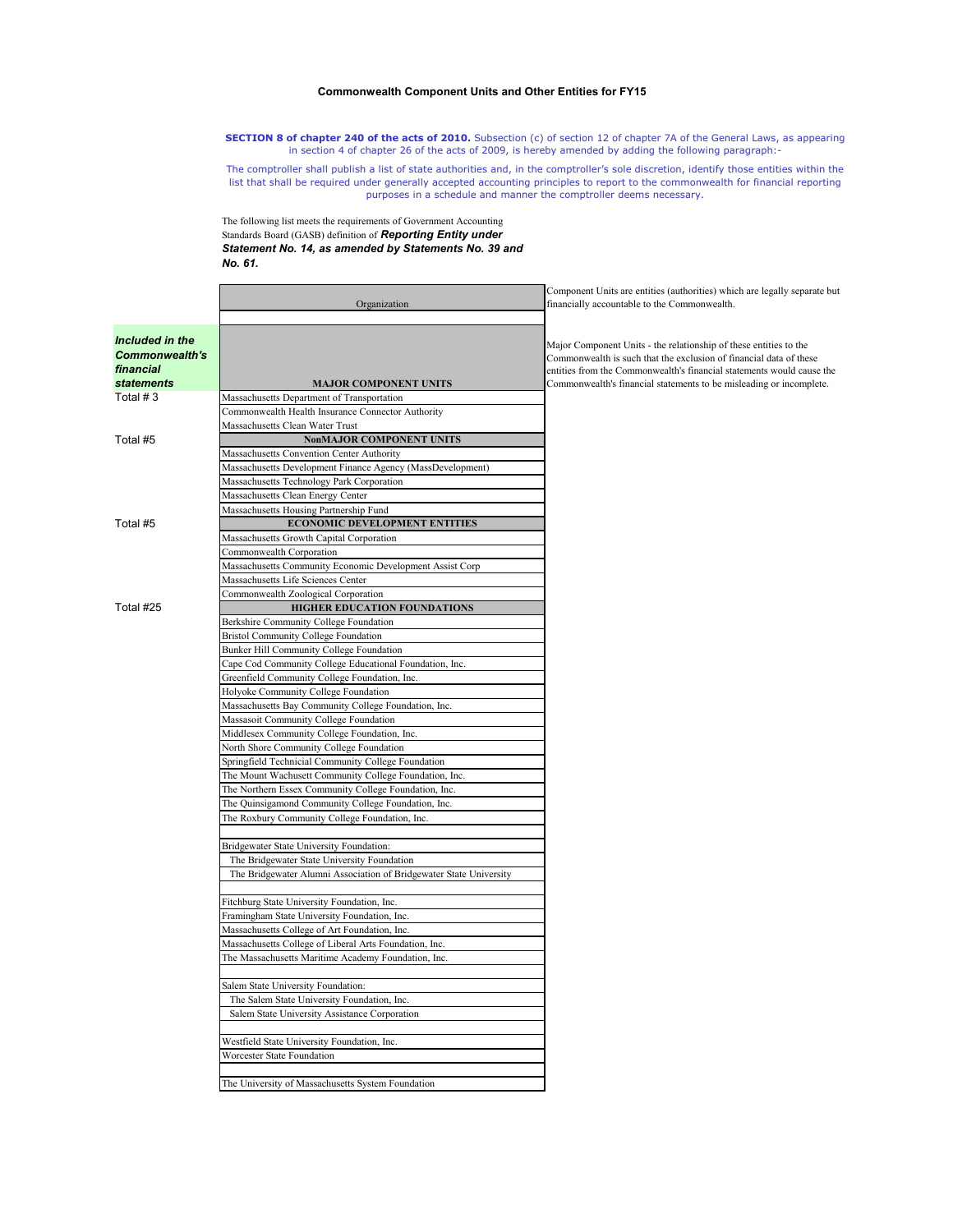## **Commonwealth Component Units and Other Entities for FY15**

| Total $# 3$                                            | <b>BLENDED COMPONENT UNITS</b>                                                                      | Blended component units are entities that are legally separate from the<br>Commonwealth but are so related to the Commonwealth that they are, in<br>substance, the same as the Commonwealth or are entities providing<br>services entirely to the Commonwealth. |
|--------------------------------------------------------|-----------------------------------------------------------------------------------------------------|-----------------------------------------------------------------------------------------------------------------------------------------------------------------------------------------------------------------------------------------------------------------|
|                                                        |                                                                                                     |                                                                                                                                                                                                                                                                 |
|                                                        | Massachusetts School Building Authority                                                             |                                                                                                                                                                                                                                                                 |
|                                                        | Massachusetts Municipal Depository Trust (MMDT)                                                     |                                                                                                                                                                                                                                                                 |
|                                                        | Pension Reserves Investment Trust Fund (PRIT)                                                       |                                                                                                                                                                                                                                                                 |
|                                                        |                                                                                                     |                                                                                                                                                                                                                                                                 |
|                                                        | Separately audited but not legally separate from the Commonwealth                                   |                                                                                                                                                                                                                                                                 |
|                                                        | Massachusetts State Lottery Commission (LOT)                                                        |                                                                                                                                                                                                                                                                 |
|                                                        | University of Massachusetts System                                                                  |                                                                                                                                                                                                                                                                 |
|                                                        | The State Universities                                                                              |                                                                                                                                                                                                                                                                 |
|                                                        | The Community Colleges                                                                              |                                                                                                                                                                                                                                                                 |
|                                                        |                                                                                                     |                                                                                                                                                                                                                                                                 |
| <b>Not included in</b><br>the<br><b>Commonwealth's</b> |                                                                                                     | Related Organizations are entities which are created by state legislation                                                                                                                                                                                       |
| financial                                              |                                                                                                     | but which do not have material financial benefit/burden relationships with                                                                                                                                                                                      |
| <b>statements</b>                                      | <b>RELATED ORGANIZATION</b>                                                                         | the Commonwealth.                                                                                                                                                                                                                                               |
|                                                        | Massachusetts Educational Finance Authority                                                         |                                                                                                                                                                                                                                                                 |
|                                                        | Massachusetts Housing Finance Agency                                                                |                                                                                                                                                                                                                                                                 |
|                                                        | Massachusetts Port Authority                                                                        |                                                                                                                                                                                                                                                                 |
|                                                        | MassVentures                                                                                        |                                                                                                                                                                                                                                                                 |
|                                                        |                                                                                                     |                                                                                                                                                                                                                                                                 |
|                                                        |                                                                                                     |                                                                                                                                                                                                                                                                 |
|                                                        | POTENTIAL COMPONENT UNITS                                                                           | Potential Component Units are entities created by legislation but are<br>independent of the Commonwealth because they do not have any financial<br>benefit/burden relationship or any administrative dependency with the<br>Commonwealth.                       |
|                                                        | Berkshire Regional Planning Commission                                                              |                                                                                                                                                                                                                                                                 |
|                                                        | Cape Cod Commission                                                                                 |                                                                                                                                                                                                                                                                 |
|                                                        | Central Massachusetts Regional Planning Commission                                                  |                                                                                                                                                                                                                                                                 |
|                                                        | Martha's Vineyard Commission                                                                        |                                                                                                                                                                                                                                                                 |
|                                                        | Massachusetts Business Development Corporation                                                      |                                                                                                                                                                                                                                                                 |
|                                                        | Massachusetts Educational Finance Authority                                                         |                                                                                                                                                                                                                                                                 |
|                                                        | Massachusetts Export Center                                                                         |                                                                                                                                                                                                                                                                 |
|                                                        | Massachusetts International Trade Council                                                           |                                                                                                                                                                                                                                                                 |
|                                                        | Massachusetts Municipal Wholesale Electric Company                                                  |                                                                                                                                                                                                                                                                 |
|                                                        | Massachusetts Service Alliance                                                                      |                                                                                                                                                                                                                                                                 |
|                                                        | Massachusetts Small Business Development Center (MSBDC)                                             |                                                                                                                                                                                                                                                                 |
|                                                        | Massachusetts Technology Development Corporation (MTDC)                                             |                                                                                                                                                                                                                                                                 |
|                                                        | Massachusetts Water Resources Authority                                                             |                                                                                                                                                                                                                                                                 |
|                                                        | Merrimack Valley Planning Commission                                                                |                                                                                                                                                                                                                                                                 |
|                                                        | Metropolitan Area Planning Council                                                                  |                                                                                                                                                                                                                                                                 |
|                                                        | Montachusett Regional Planning Commission                                                           |                                                                                                                                                                                                                                                                 |
|                                                        | Nantucket Planning and Economic Development Commission<br>Northern Middlesex Council of Governments |                                                                                                                                                                                                                                                                 |
|                                                        |                                                                                                     |                                                                                                                                                                                                                                                                 |
|                                                        | Old Colony Planning Council<br>Pioneer Valley Planning Commission                                   |                                                                                                                                                                                                                                                                 |
|                                                        | Wood's Hole, Martha's Vineyard and Nantucket Steamship Authority                                    |                                                                                                                                                                                                                                                                 |
|                                                        | Insurance Fraud Bureau (IFB)                                                                        |                                                                                                                                                                                                                                                                 |
|                                                        |                                                                                                     |                                                                                                                                                                                                                                                                 |
|                                                        |                                                                                                     |                                                                                                                                                                                                                                                                 |
|                                                        |                                                                                                     |                                                                                                                                                                                                                                                                 |
|                                                        |                                                                                                     | $-$ DOT<br>$\mathbf{A}$                                                                                                                                                                                                                                         |

*Included in the MassDOT's financial*   $statements$ 

| <b>MassDOT ENTITIES</b> |  |
|-------------------------|--|
|                         |  |

Massachusetts Bay Transpiration Authority

| Massachusetts Turnpike Authority             |
|----------------------------------------------|
|                                              |
| <b>Regional Transit Authorities</b>          |
| Berkshire Regional Transit Authority         |
| Brockton Area Transit Authority              |
| Cape Ann Transportation Authority            |
| Cape Cod Regional Transit Authority          |
| Franklin Regional Transit Authority          |
| Greater Attleboro/Taunton Regional Authority |
| Lowell Regional Transit Authority            |

MassDOT entities are component entities of the Massachusetts Department of Transportation and are included in the MassDOT's financial report. These entities are indirectly included in the Commonwealth's financial statements as MassDOT is reported as a major component unit of the Commonwealth.